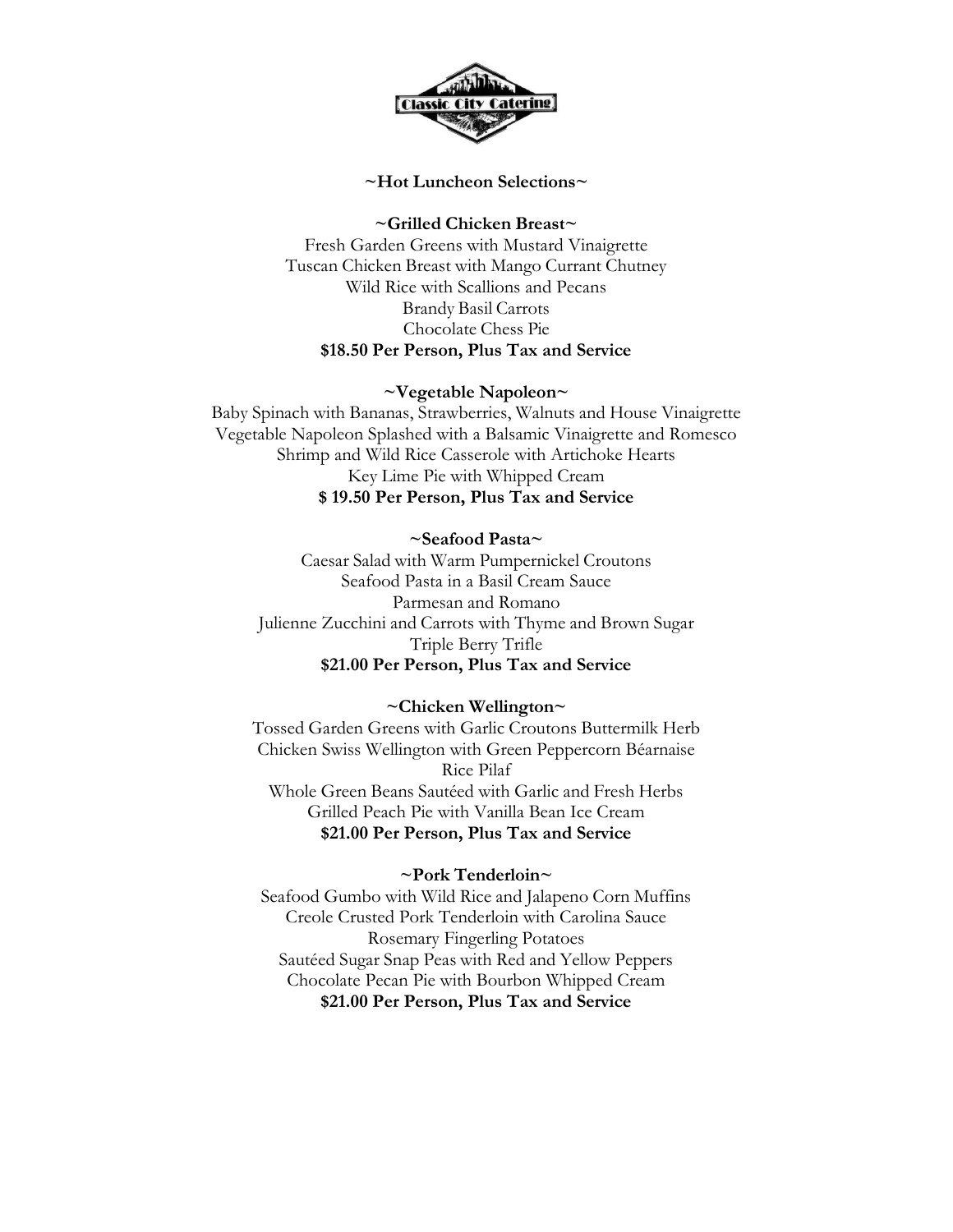

## **~Snapper Luncheon~**

Sugared Almond Salad of Sweet Lettuces with Sliced Strawberries, Mandarin Oranges, Green Onions and Orange Vinaigrette Snapper Bienville with Choron Hollandaise Bundles of Haricot Vert with Citrus Butter Double Vanilla Crème Brûlée with Wild Berries **\$ 24.00 Per Person, Plus Tax and Service**

# **~Smoked Beef Tenderloin~**

Moser Salad of Wild Greens with Red Onions, Sliced Strawberries, Toasted Walnuts, Blue Cheese and Crostini with a Raspberry Vinaigrette Pecan Smoked Beef Tenderloin with Shiitake Mushroom Demi-Glace Parsley New Potatoes Wood Grilled Asparagus Bitter Sweet Chocolate Truffle Tart with Pink Sea Salt **\$24.00 Per Person, Plus Tax and Service**

> **~Included in All Menus~** Selection of Freshly Baked Breads and Butter

## **~Beverages~**

Water with Citrus Slices Fresh Brewed Iced Tea with Lemon Wedges, Sugar and Mint Coffee with Cream, Sugars and Chantilly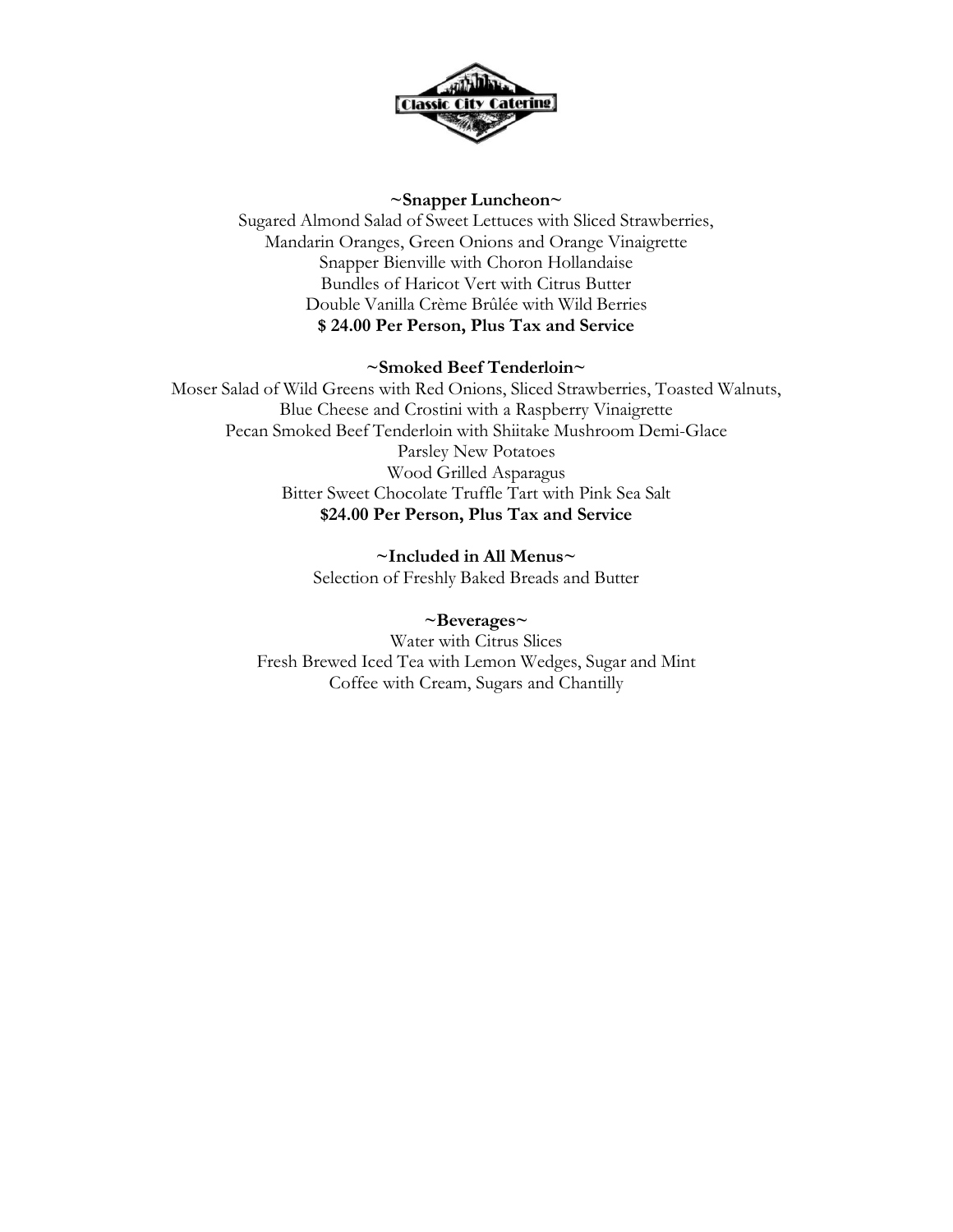

#### **~Cold Luncheon Selections~**

**~Chicken Salad~**  Chicken Salad on a Bed of Spring Greens Roma Tomatoes, Vidalia Onions, Sugar Snap Peas and Havarti Cheese Marinated in a Basil Balsamic Vinaigrette Grilled Fruit Drizzled with Honey Blueberry Cheese Cake **\$17.50 Per Person, Plus Tax and Service**

#### **~Grilled Chicken Breast~**

Tuscan Chicken Breast with Mango Currant Chutney Spring Salad of Broccoli and Pecans Wild Rice Salad with Apples and Almonds Chocolate Chess Pie **\$18.50 Per Person, Plus Tax and Service**

# **~Caesar Salad~**  Grilled Chicken Caesar Salad with Warm Pumpernickel Croutons Heirloom Tomato Stack with Buffalo Mozzarella, Basil Microgreens and Pancetta Drizzled with Bodacious Olive Oil and Balsamic Tiramisu **\$17.50 Per Person, Plus Tax and Service**

### **~Salad Sampler~**

Chicken Salad with Toasted Pecans Seafood Pasta Salad Eclectic Vegetables Marinated in Fresh Herbal Vinaigrette Served on a Bed of Fresh Greens Red Velvet Cake with Cream Cheese Icing **\$18.00 Per Person, Plus Tax and Service**

#### **~Shrimp Salad~**

Shrimp Salad Served in a Choice of Beefsteak Tomato or Avocado Half on a Bed of Leaf Lettuce Fresh Asparagus in Pecan Vinaigrette Lemon Chess Pie **\$19.50 Per Person, Plus Tax and Service**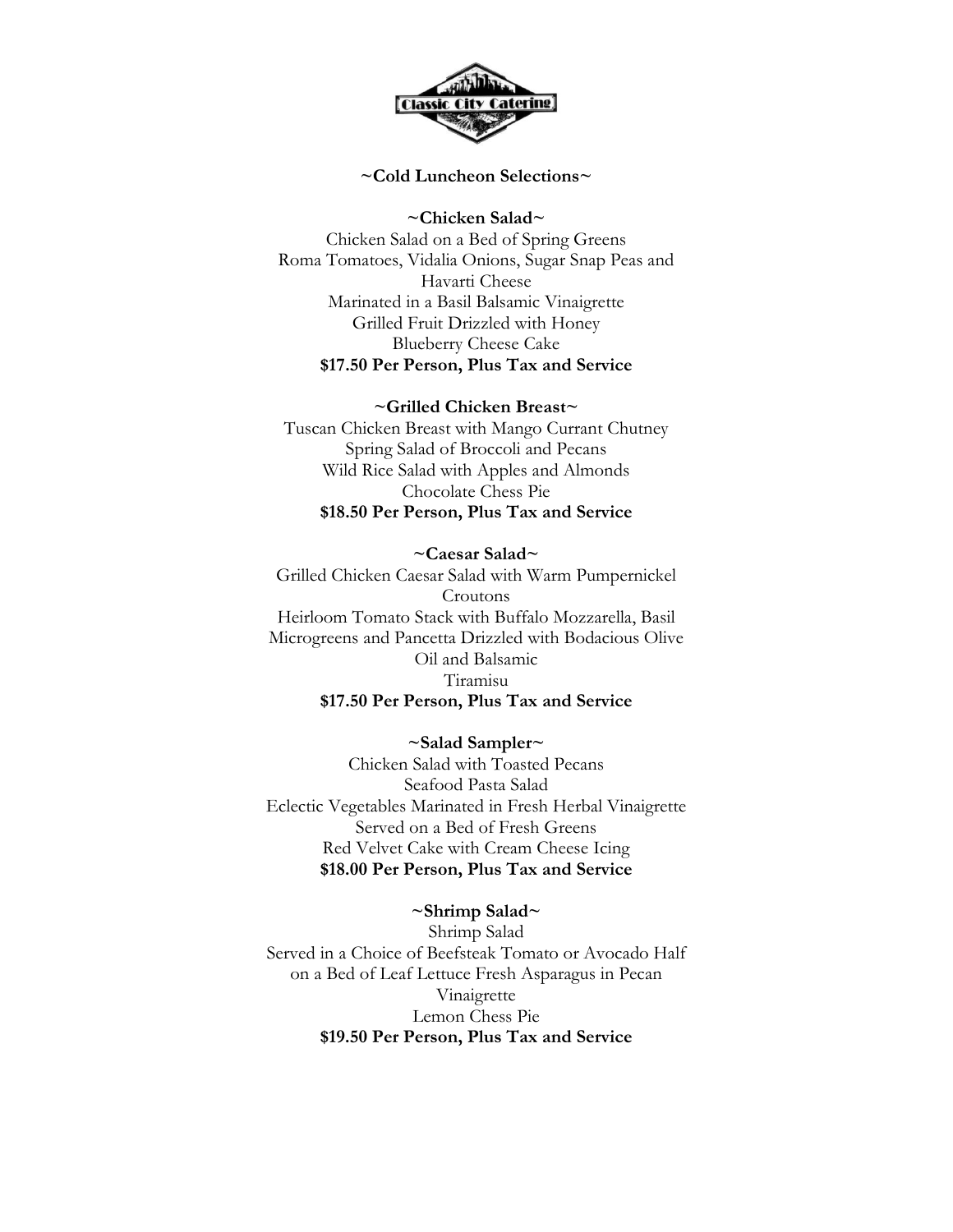

## **~Beef Tenderloin~**

Sliced Beef Tenderloin with Queen Elizabeth Sauce Roasted Fingerling Potatoes with Red Onions and Blue Cheese Grilled Asparagus with a Balsamic Vinaigrette Chocolate Pecan Pie with Bourbon Whipped Cream **\$24.00 Per Person, Plus Tax and Service**

**~Included in All Menus~**  Selection of Freshly Baked Breads and Butter

## ~**Beverages~**

Water with Citrus Slices Fresh Brewed Iced Tea with Lemon Wedges, Sugar and Mint Coffee with Cream, Sugars and Chantilly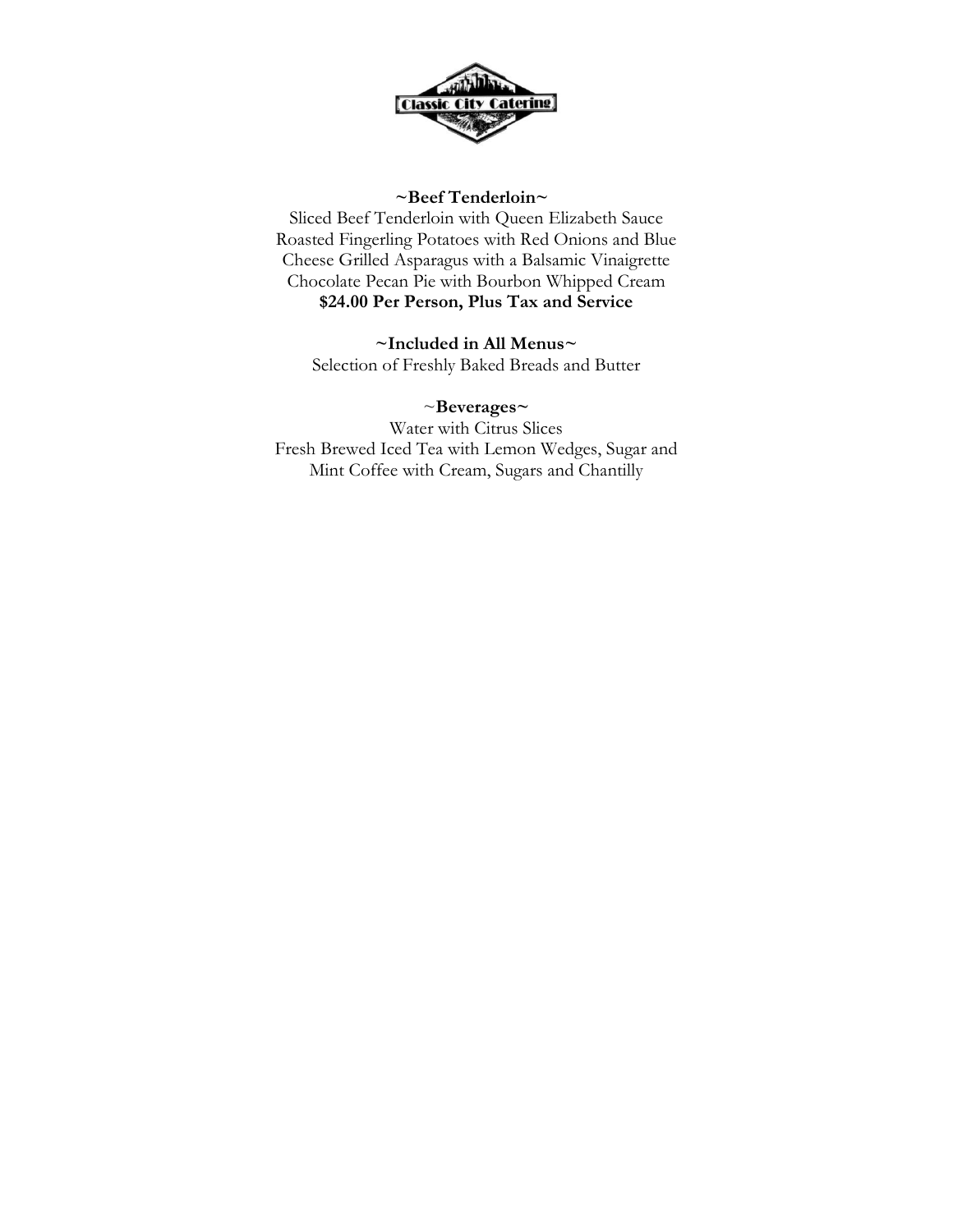

### **~Sandwich Bar~**

Smoked Turkey, Honey Ham and Cajun Roast Beef

Cheddar, Pepper Jack and Baby Swiss

Sliced Market Breads and Rolls

Creole Honey Mustard, Sun Dried Tomato Aioli and Queen Elizabeth Sauce

Fresh Crisp Lettuce, Pickles, Sliced Tomatoes and Red Onions

Roasted Vegetable Pasta Salad with Feta and Basil

Crunchy Cole Slaw Seasonal Melons and Berries Homemade

Pickup Sweets

## **~Beverages~**

Water with Citrus Slices Fresh Brewed Iced Tea with Lemon Wedges, Sugar and Mint Coffee with Cream, Sugars and Chantilly

# **\$18.50 Per Person Plus Tax and Service**

*Minimum of 25 guests*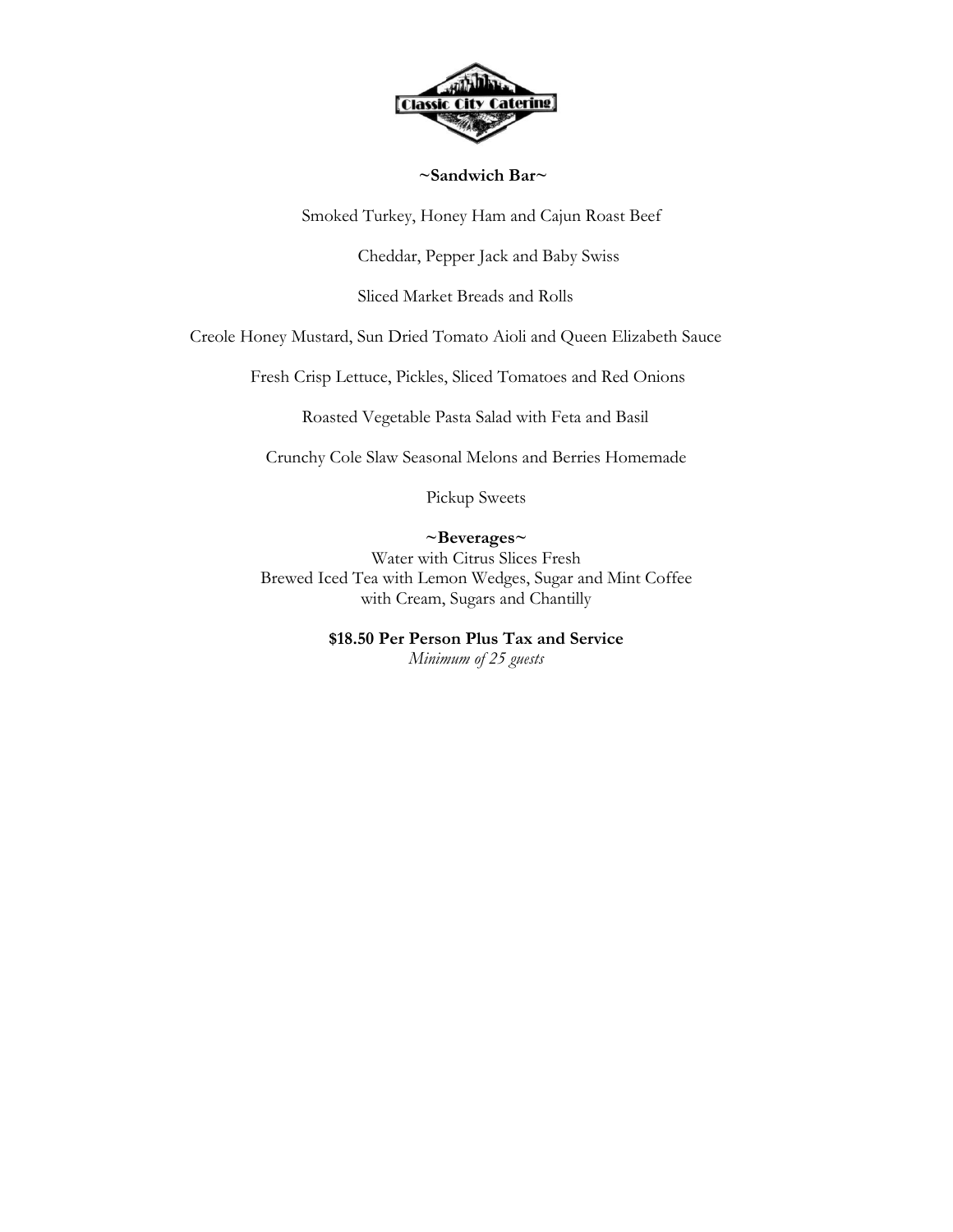

#### **~Boxed Lunches~**

#### **~Sandwiches~**

~Vegetarian Option~ Grilled Portobello and Swiss on Ciabatta with Romesco Vegetable Pasta Salad with Balsamic Vinaigrette **\$14.00 Per Person**

Tuscan Grilled Chicken Breast and Cheddar on a Ciabatta with Sun-Dried Tomato Aioli Wild Rice Salad with Granny Smith Apples and Grapes Spring Salad of Broccoli and Pecans **\$15.00 Per Person**

> Chicken Salad on a Croissant Vegetable Pasta Salad with Buttermilk Herb **\$14.00 Per Person**

Turkey and Swiss Sandwich on Sour Dough with Thousand Island Roasted Potato, Vidalia Onion and Green Bean Salad in a Pecan Vinaigrette **\$13.00 Per Person**

> Grilled Chicken Caesar Wrap Cucumber Feta Salad **\$13.00 Per Person**

Sliced Tenderloin on a Croissant with Mustard Horseradish Herbed Potato Salad Roma Tomatoes, Sugar Snap Peas, Havarti Cheese and Vidalia Onions Marinated in a Basil Balsamic Vinaigrette **\$18.00 Per Person**